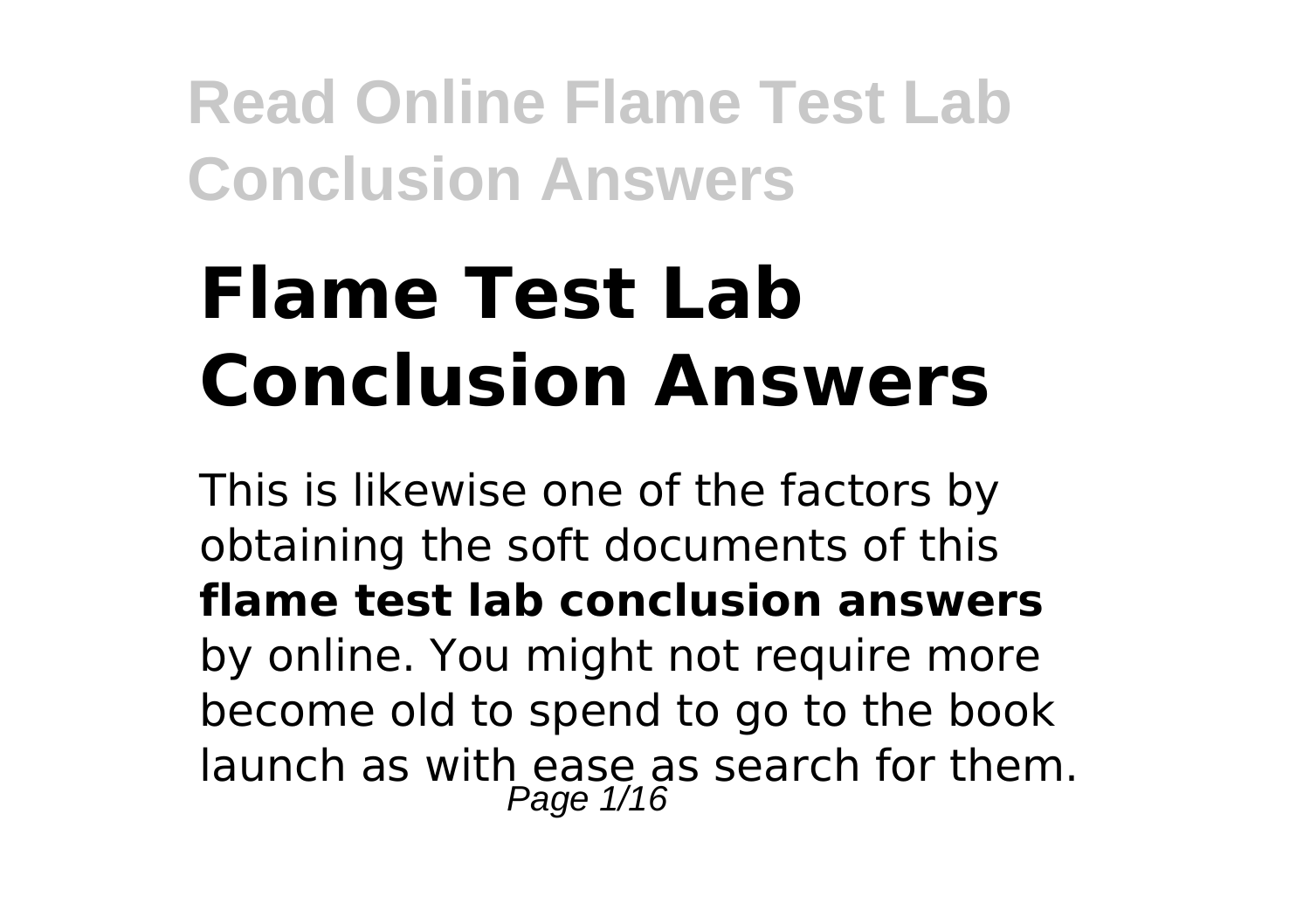In some cases, you likewise get not discover the message flame test lab conclusion answers that you are looking for. It will categorically squander the time.

However below, in the same way as you visit this web page, it will be thus definitely simple to get as with ease as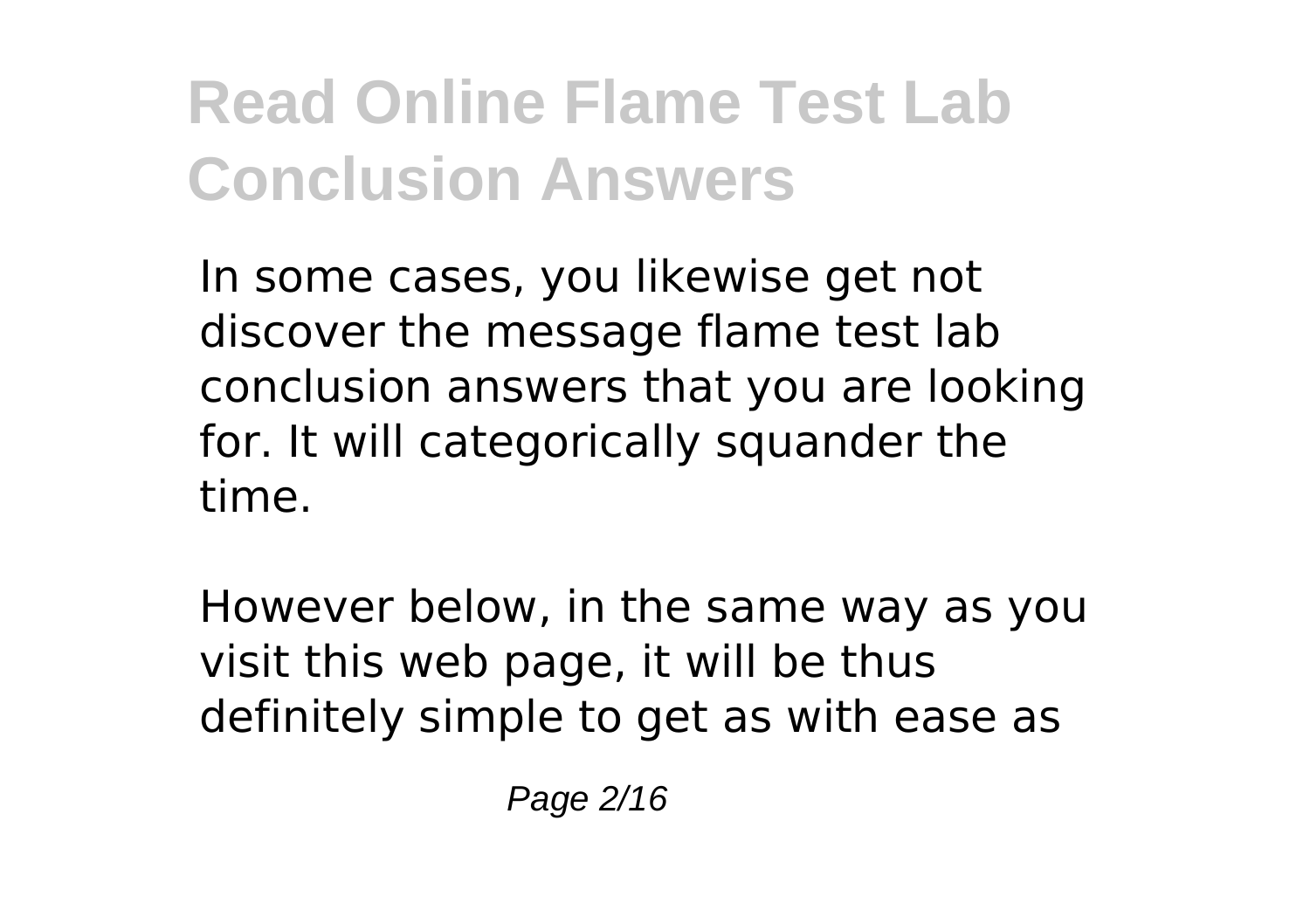download guide flame test lab conclusion answers

It will not give a positive response many times as we explain before. You can do it though measure something else at home and even in your workplace. suitably easy! So, are you question? Just exercise just what we give under as well as

Page 3/16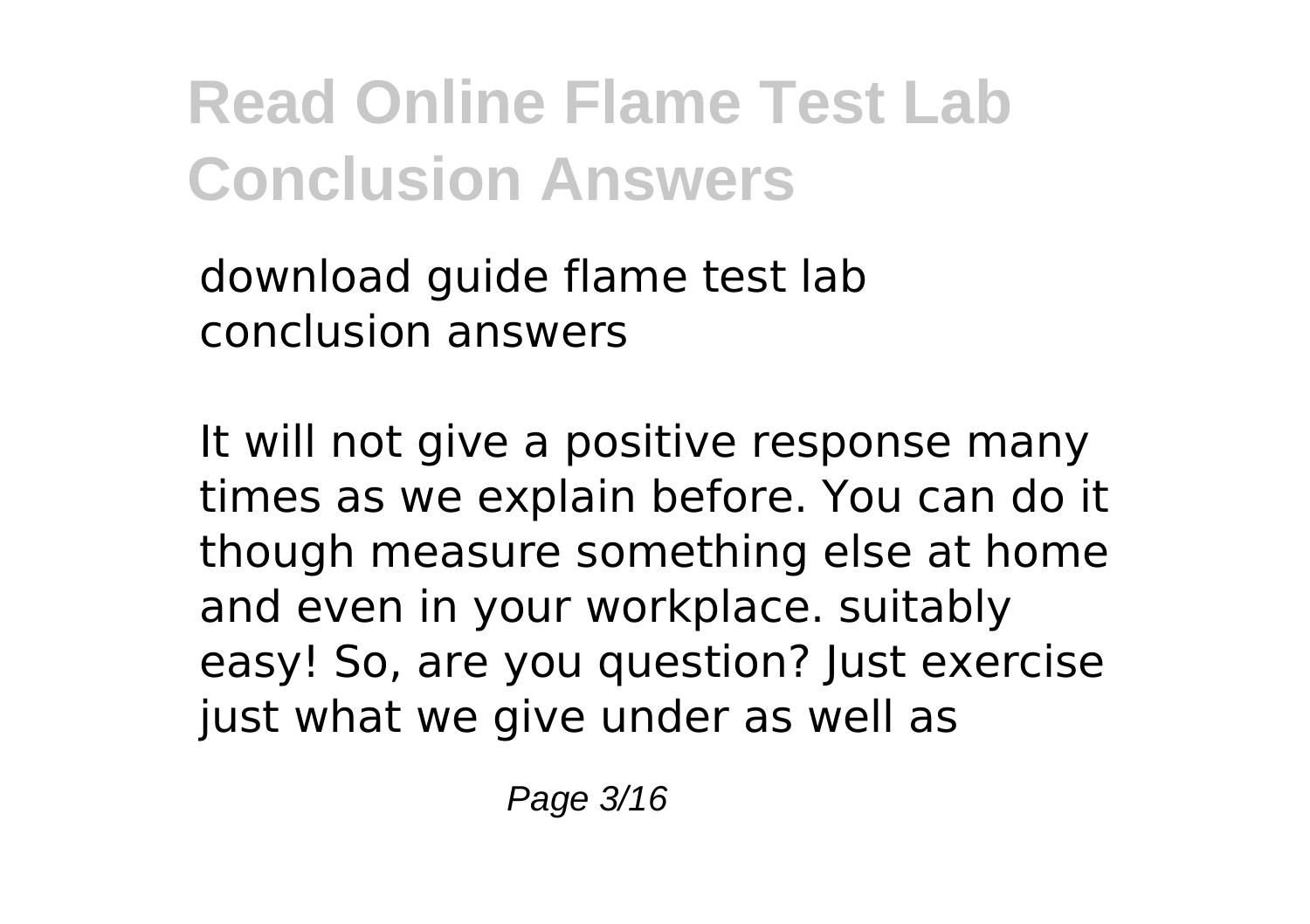evaluation **flame test lab conclusion answers** what you as soon as to read!

FULL-SERVICE BOOK DISTRIBUTION. Helping publishers grow their business. through partnership, trust, and collaboration. Book Sales & Distribution.

**Flame Test Lab Conclusion Answers**

Page 4/16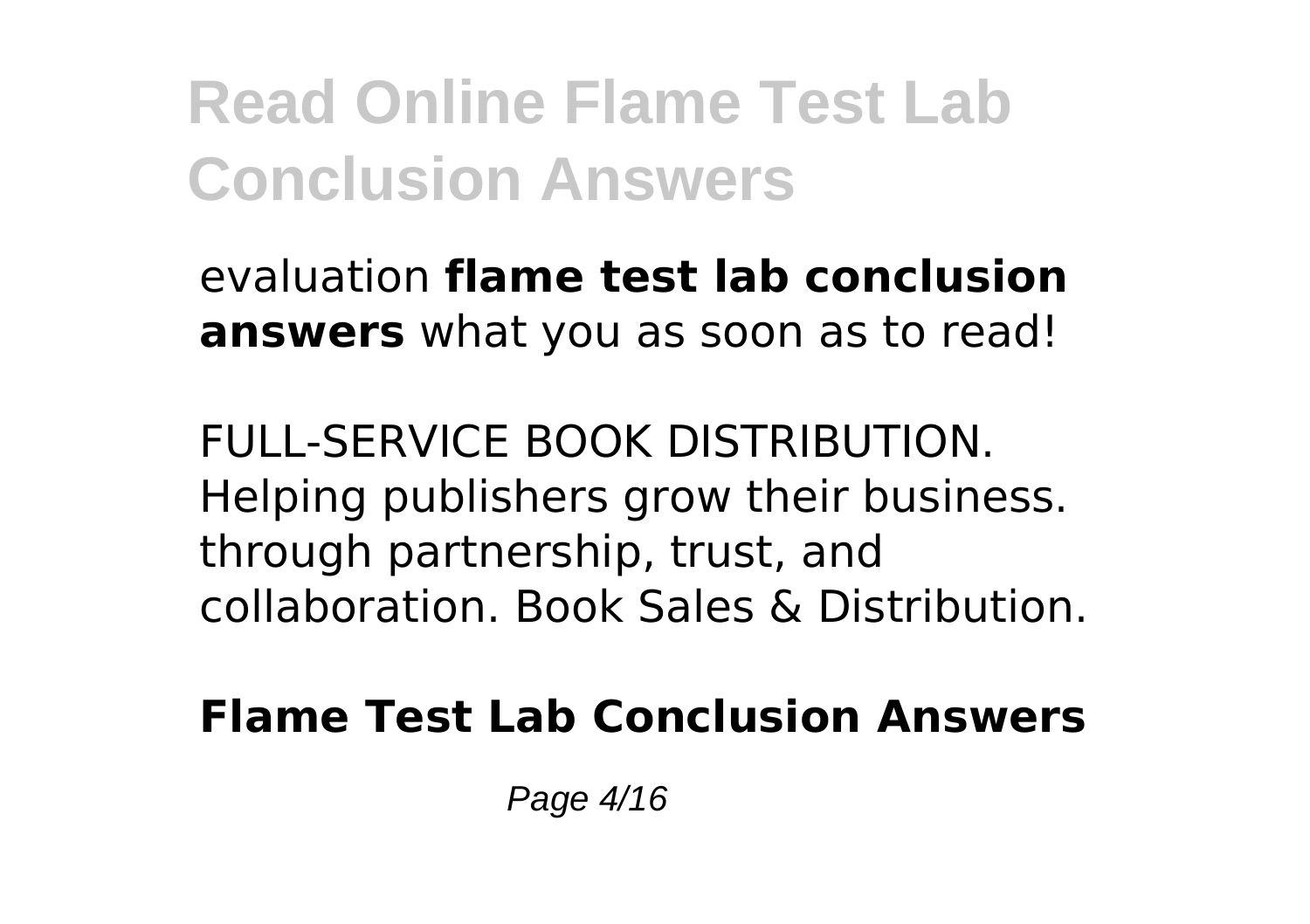Which TWO things must be included in the conclusion to the experiment? A the questions investigated; B the solutions to the questions; C the student's own thoughts about the experiment; D the length of time spent on the experiment; E the student's signature; Answers

#### **Listening Full Test 5 - Section 3 -**

Page 5/16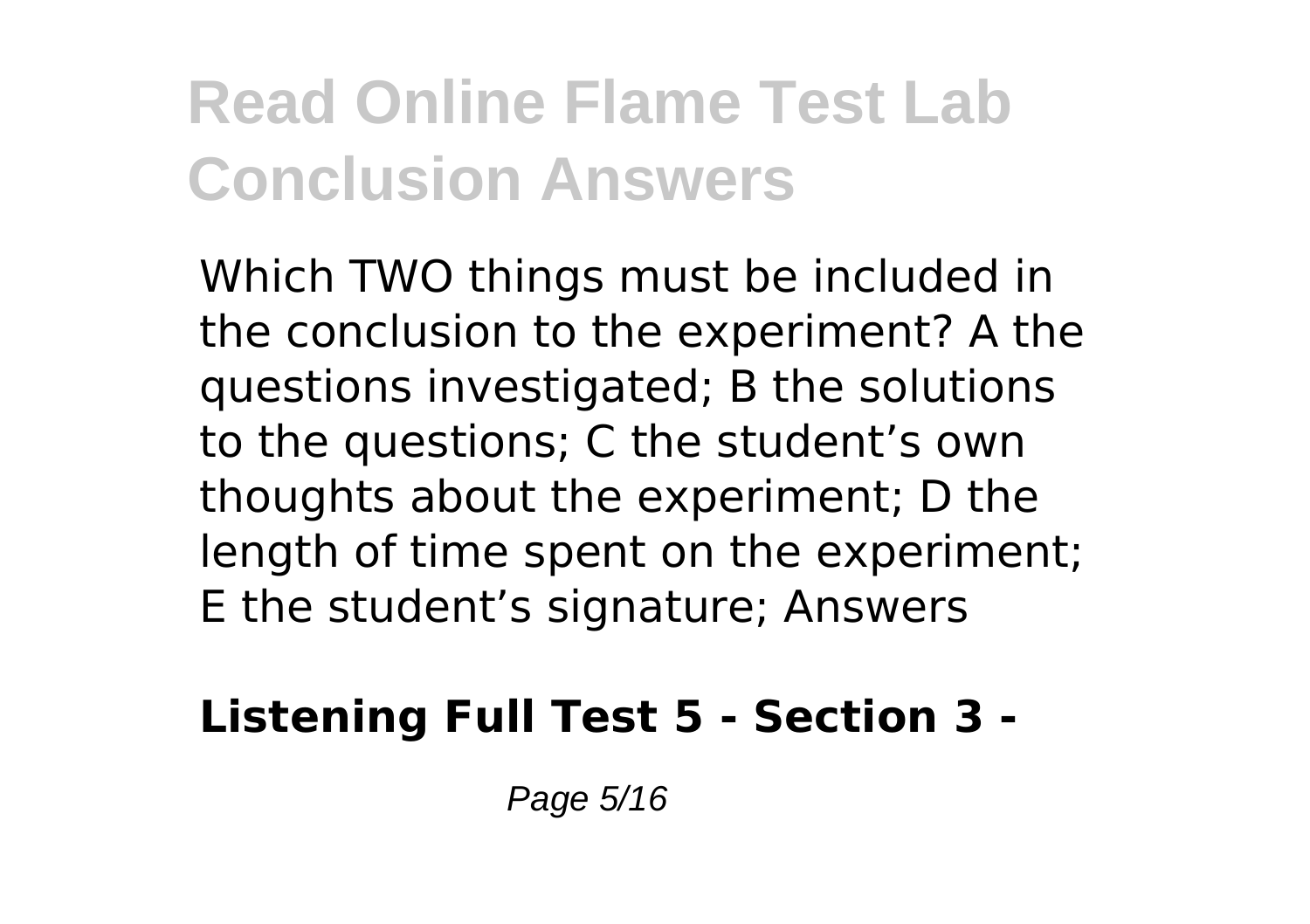**IELTS Practice Online (Band 9)** Start studying Practice Test 1. Learn vocabulary, terms, and more with flashcards, games, and other study tools. ... colonoscopy, gallbladder ultrasound, and lab results have revealed no physical reason for the symptoms. The client tells the nurse, "The doctor thinks the pain in my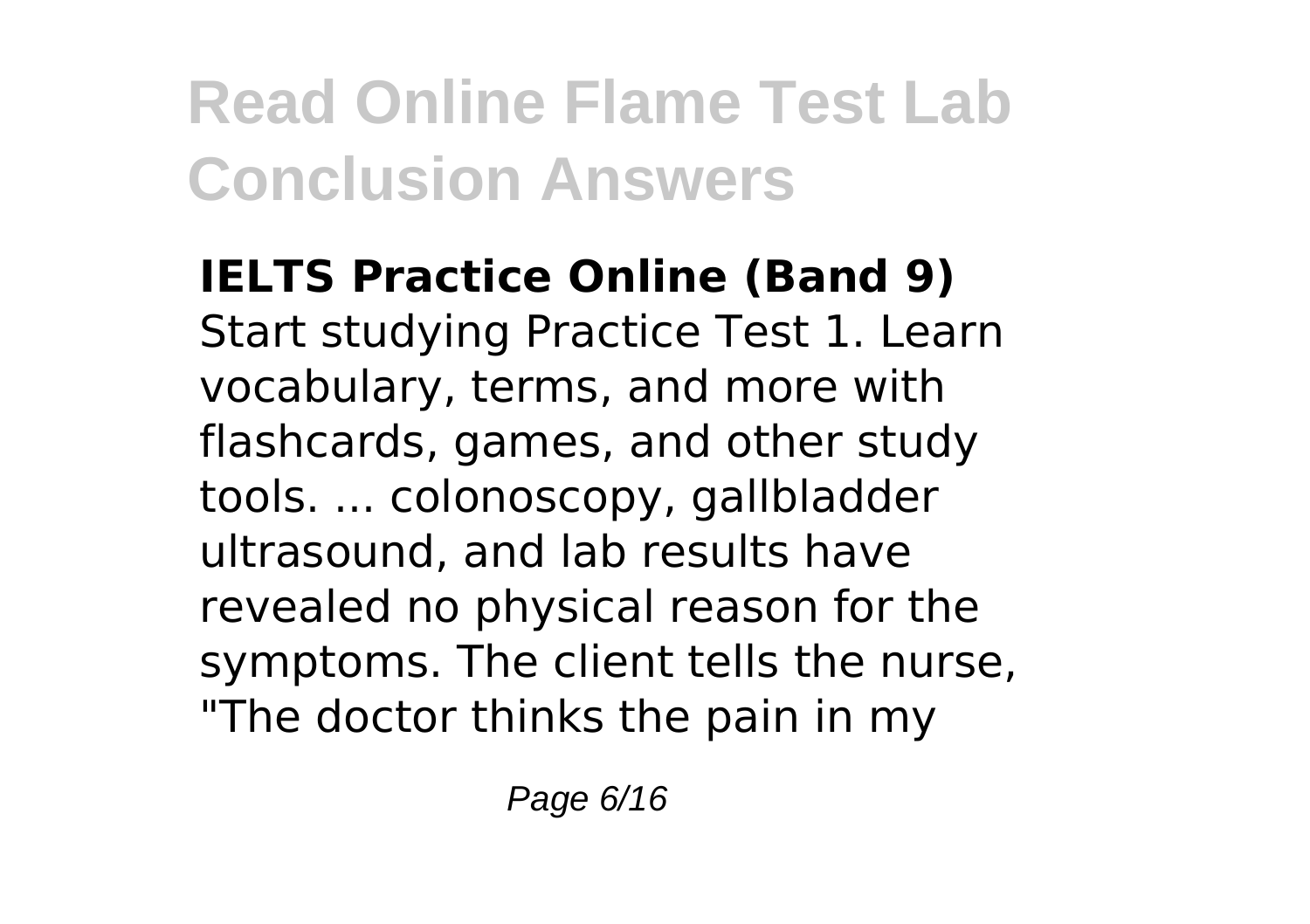stomach is psychosomatic. ... Open flame heaters in the living ...

#### **Practice Test 1 Flashcards & Practice Test | Quizlet**

Education for Ministry. Education for Ministry (EfM) is a unique four-year distance learning certificate program in theological education based upon small-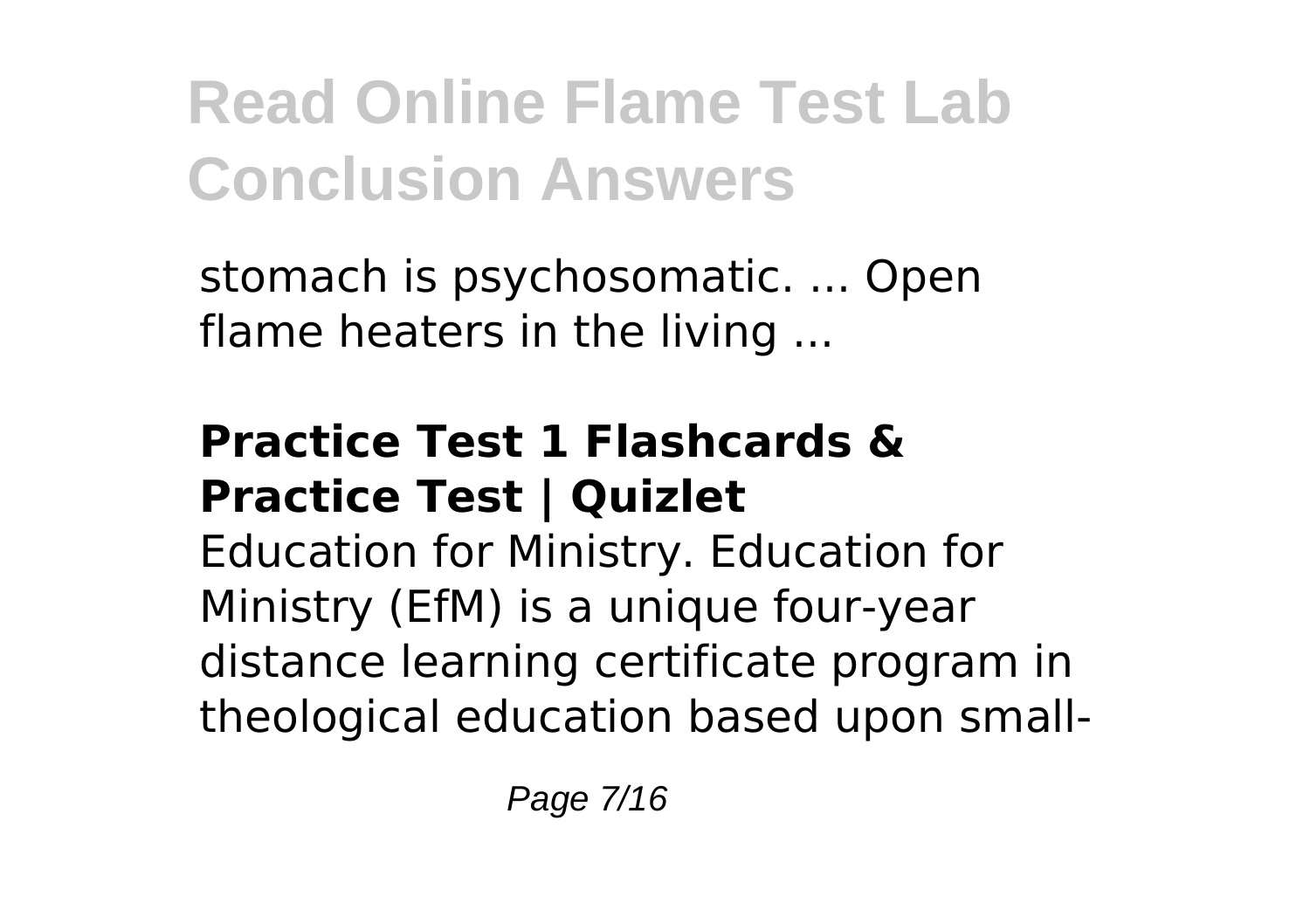group study and practice.

#### **Education for Ministry | School of Theology | University of the South** Your chemistry experiment requires you to mix two chemicals in a test tube. To safely observe the chemical reaction you should: a. peer into the test tube from a safe distance. b. keep your hand be...

Page 8/16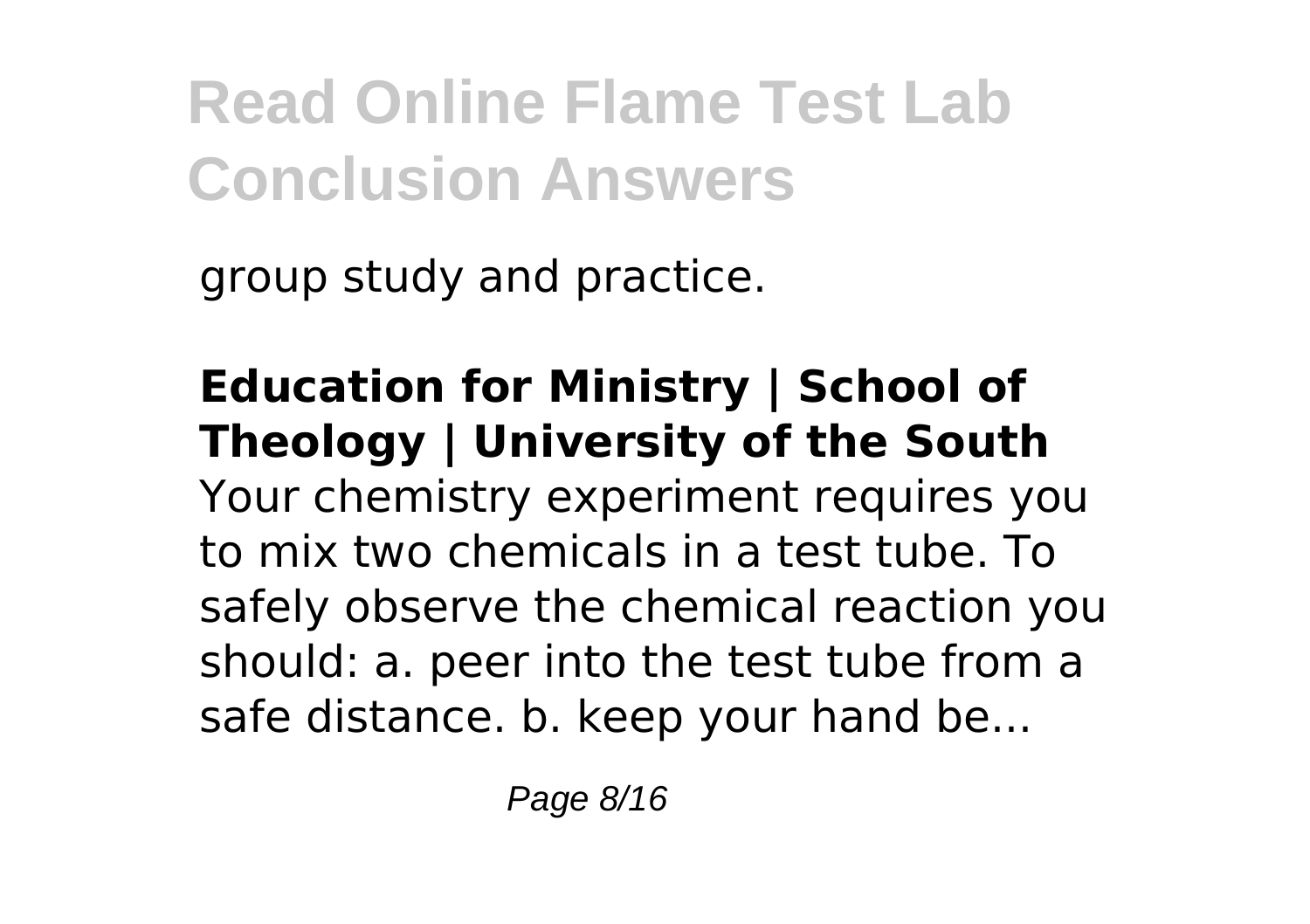### **Analytical Chemistry Questions and Answers | Study.com**

Put tawa on medium flame and let it heat; Make chapati from the dough and make it on tawa; Eat these healthy chapatis with your delicious vegetables or chutney; Wheat, Oatmeal raisin cookies. Ingredients: ¾ cup of

Page 9/16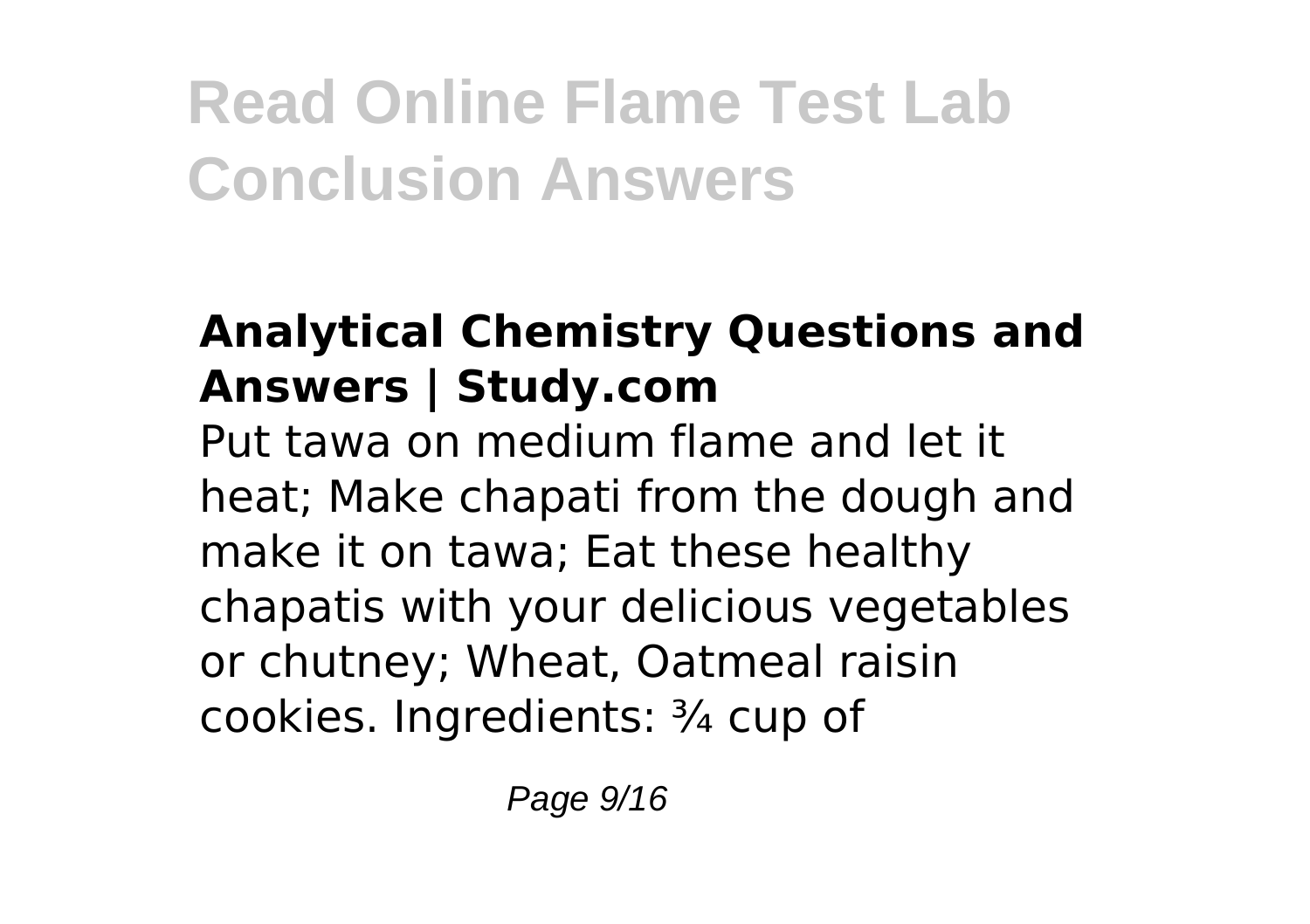granulated sugar; ½ cup brown sugar; 1 cup butter or margarine; 1 spoon baking soda; 1 spoon cinnamon; Salt to taste; 1  $\frac{1}{2}$  spoon ...

#### **Oats vs Wheat - Which One Makes A Healthiest Breakfast?** Identify the null hypothesis, alternative hypothesis, test statistic, P-value, and

Page 10/16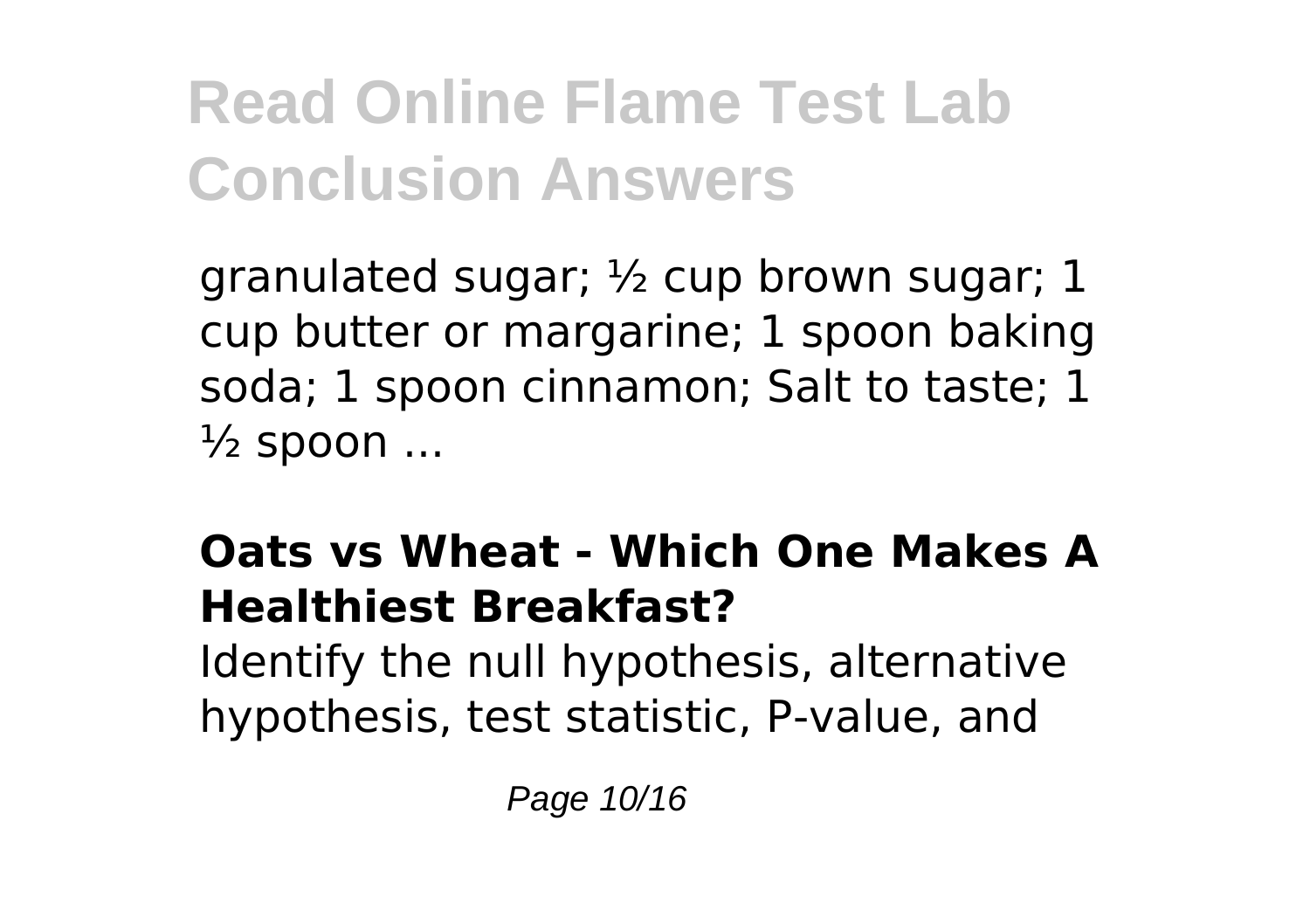then state the conclusion about the null hypothesis, as well as the … Need the Simulink Block Diagram The two masses in the double pendulum system shown in Fig. 1 below are connected by a spring with constant k.

#### **MATLAB Answers By Online tutors 24/7 ???? - Essay Help**

Page 11/16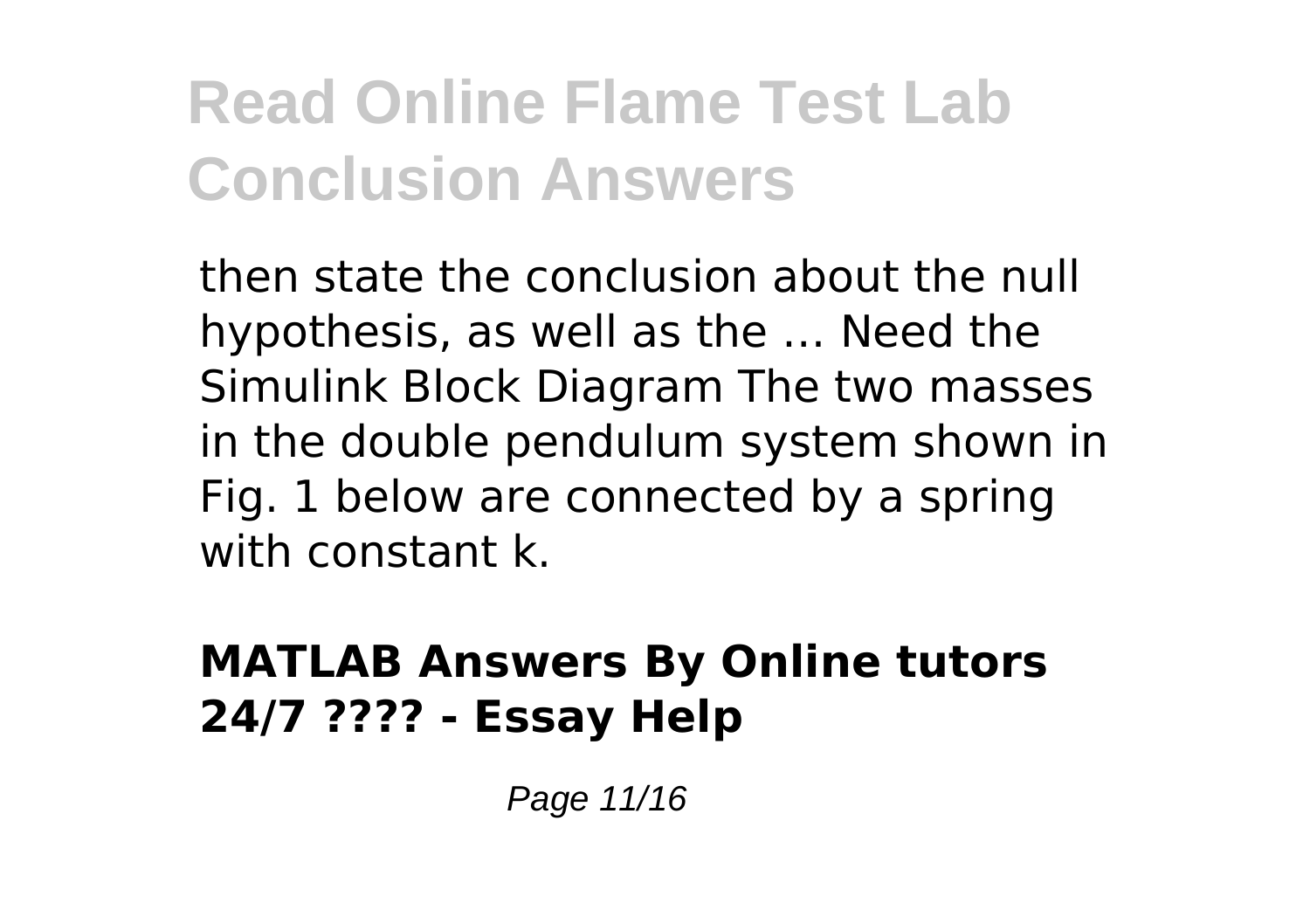Resources and materials to support your teaching of chemistry to primary, secondary and higher education students. This includes safe and reliable practical experiments, interactive simulations, games and problem solving activities

#### **Teaching resources | RSC Education**

Page 12/16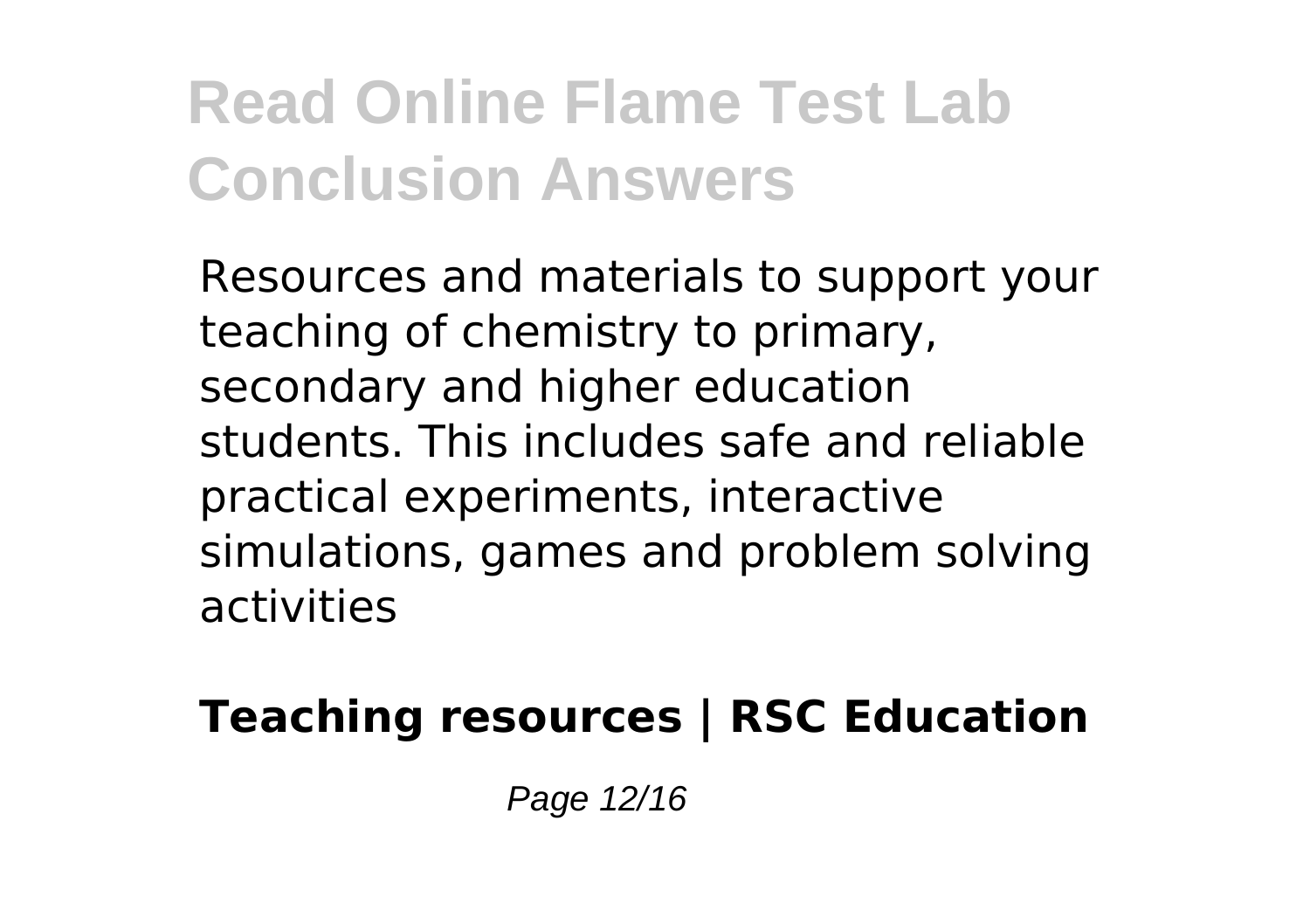Scottish perspective on news, sport, business, lifestyle, food and drink and more, from Scotland's national newspaper, The Scotsman.

### **News | The Scotsman**

The prices were similar, and the test parts were to specification. However, National's parts, although out of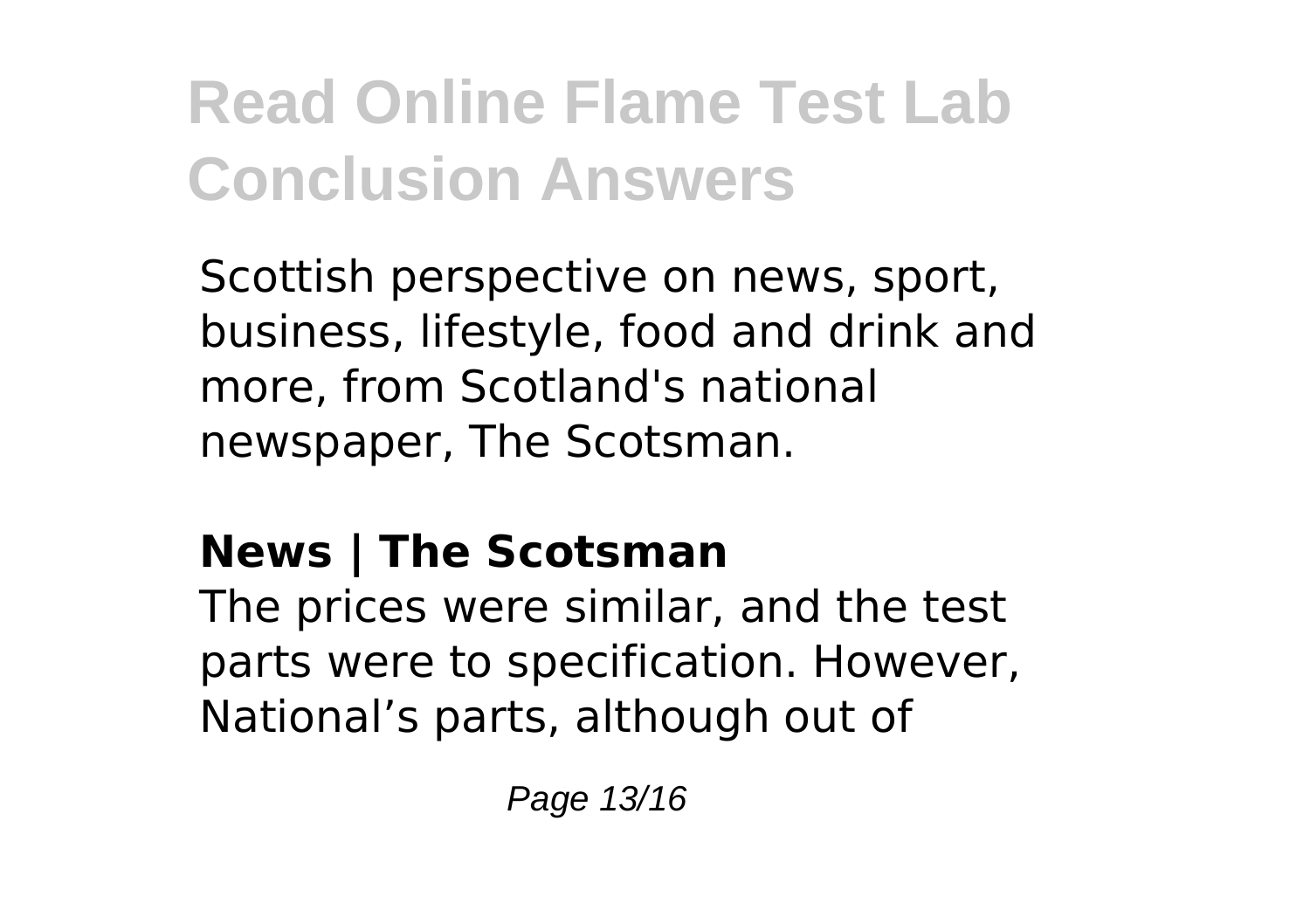specification, looked better than their competitors'. Kelly reminded Jones that the customer now had only nine days left before the contract would be let. That meant the 100 test parts had to be made in nine days.

#### **Project Management Case Studies Assessment Answers -**

Page 14/16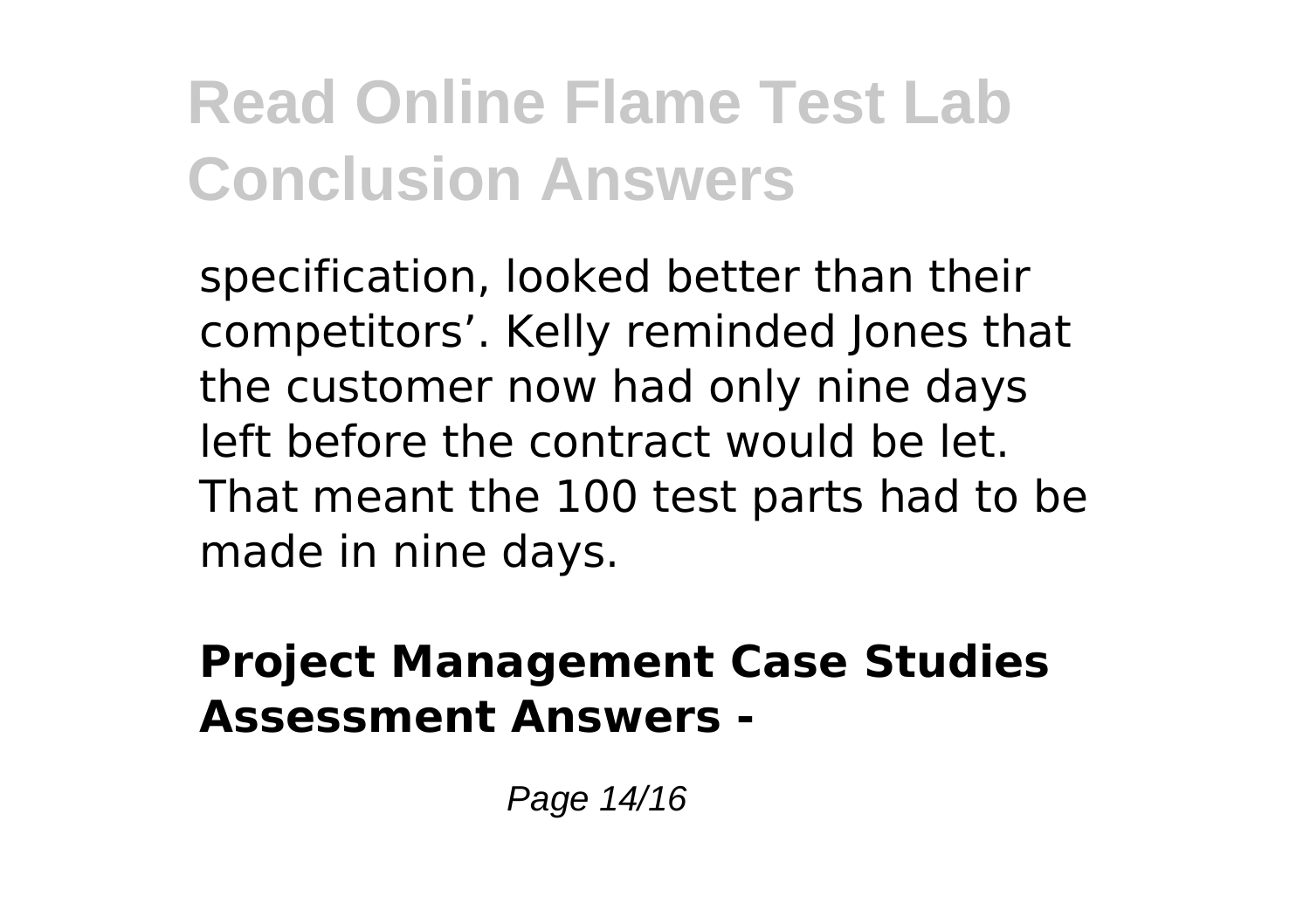### **MyAssignmentHelp.net**

(two answers) 8 Krishnan: 'With my main course I ordered an extra bowl of chips and some mushrooms.' Krishnan ordered a couple of . 9 Emily:

'Everybody had colds so we phoned the restaurant and said we weren't coming.' Emily and her friends cancelled / . (two answers) 10 Hannah: 'I had some